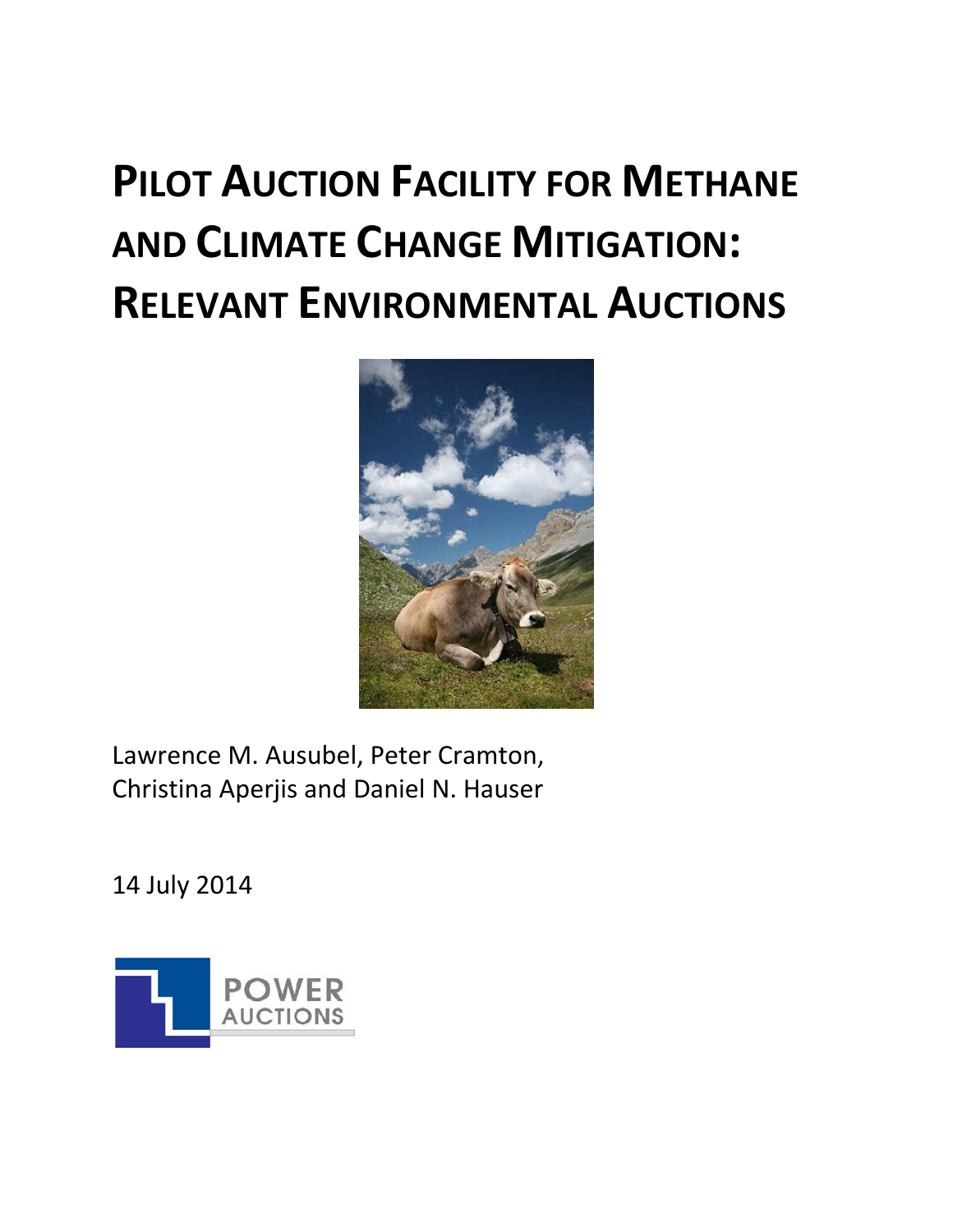# **Contents**

| $1_{-}$ |     |  |  |  |  |  |  |  |
|---------|-----|--|--|--|--|--|--|--|
| 2.      |     |  |  |  |  |  |  |  |
| 2.1     |     |  |  |  |  |  |  |  |
|         | 2.2 |  |  |  |  |  |  |  |
|         | 2.3 |  |  |  |  |  |  |  |
|         | 2.4 |  |  |  |  |  |  |  |
|         | 2.5 |  |  |  |  |  |  |  |
|         | 2.6 |  |  |  |  |  |  |  |
|         | 2.7 |  |  |  |  |  |  |  |
| 3.      |     |  |  |  |  |  |  |  |
|         | 3.1 |  |  |  |  |  |  |  |
|         | 3.2 |  |  |  |  |  |  |  |
|         | 3.3 |  |  |  |  |  |  |  |
| 4.      |     |  |  |  |  |  |  |  |
| 5.      |     |  |  |  |  |  |  |  |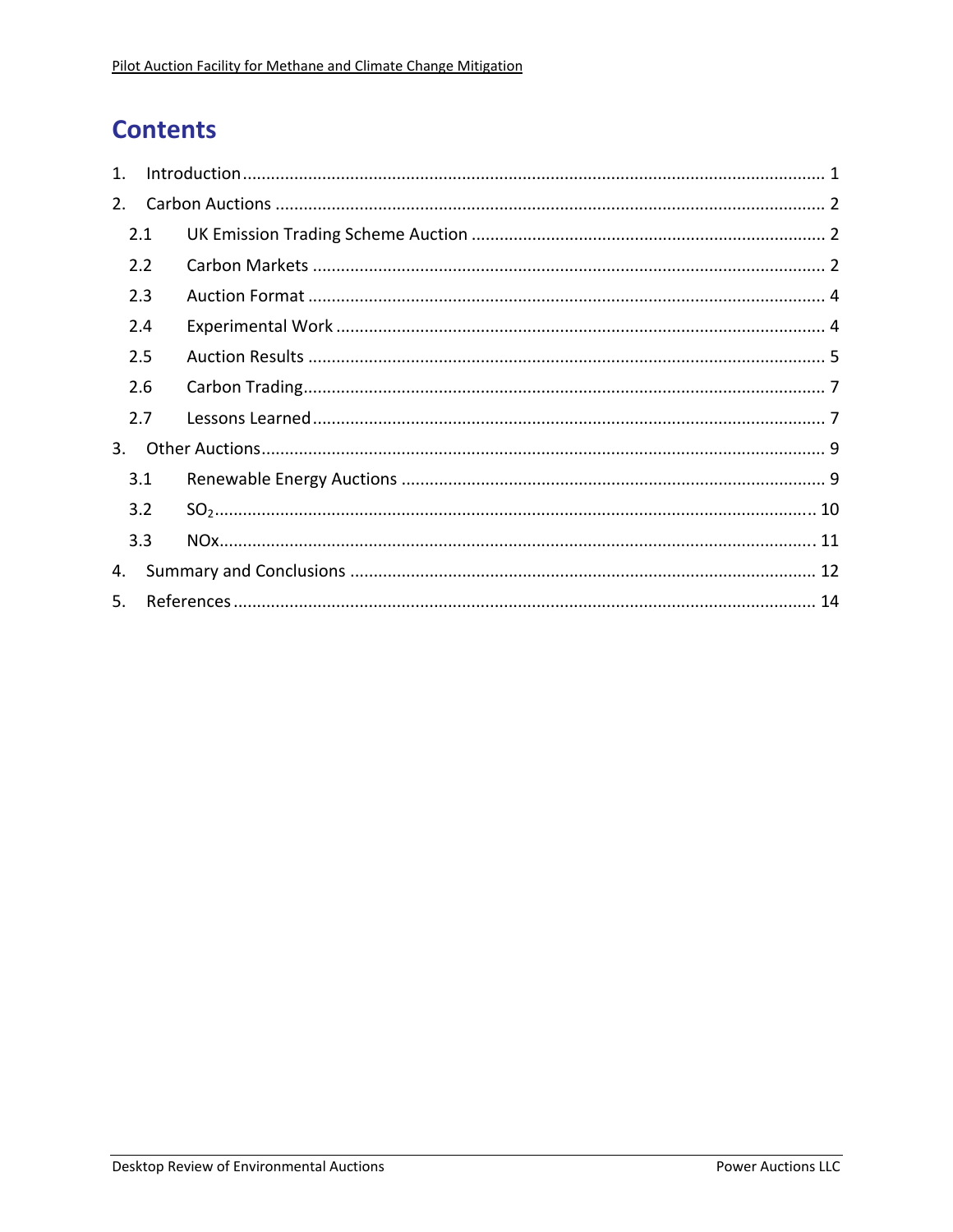# **1. Introduction**

The proposed Pilot Auction Facility for Methane and Climate Change Mitigation (PAF) is a new and innovative way to encourage environmental projects in the developing world. When designing any auction, it is often helpful to identify and review previous auctions in the same sector.

Auctions have been used in environmental settings for many years. In 1993, the US EPA ran the first auction for  $SO_2$  allowances. Since then auctions have been a popular way of allocating allowances for various cap and trade programs. Unlike free allocations, these auctions provide a competitive way to allocate credits and do not have the appearance of rewarding polluters.

While almost all of these auctions occurred in the developed world and were for products that are fairly different from the put options that the PAF is considering for auction, there are important lessons that can be learned about how the methane abatement program may work in practice. The past auctions provide insights into the demand for environmental assets and help to identify pitfalls that the PAF can avoid. At the same time, it is important to recognize that the environmental sector has tended not to have been the most sophisticated adopter of auction methodologies, and so one should not over‐rely on the sector's experience.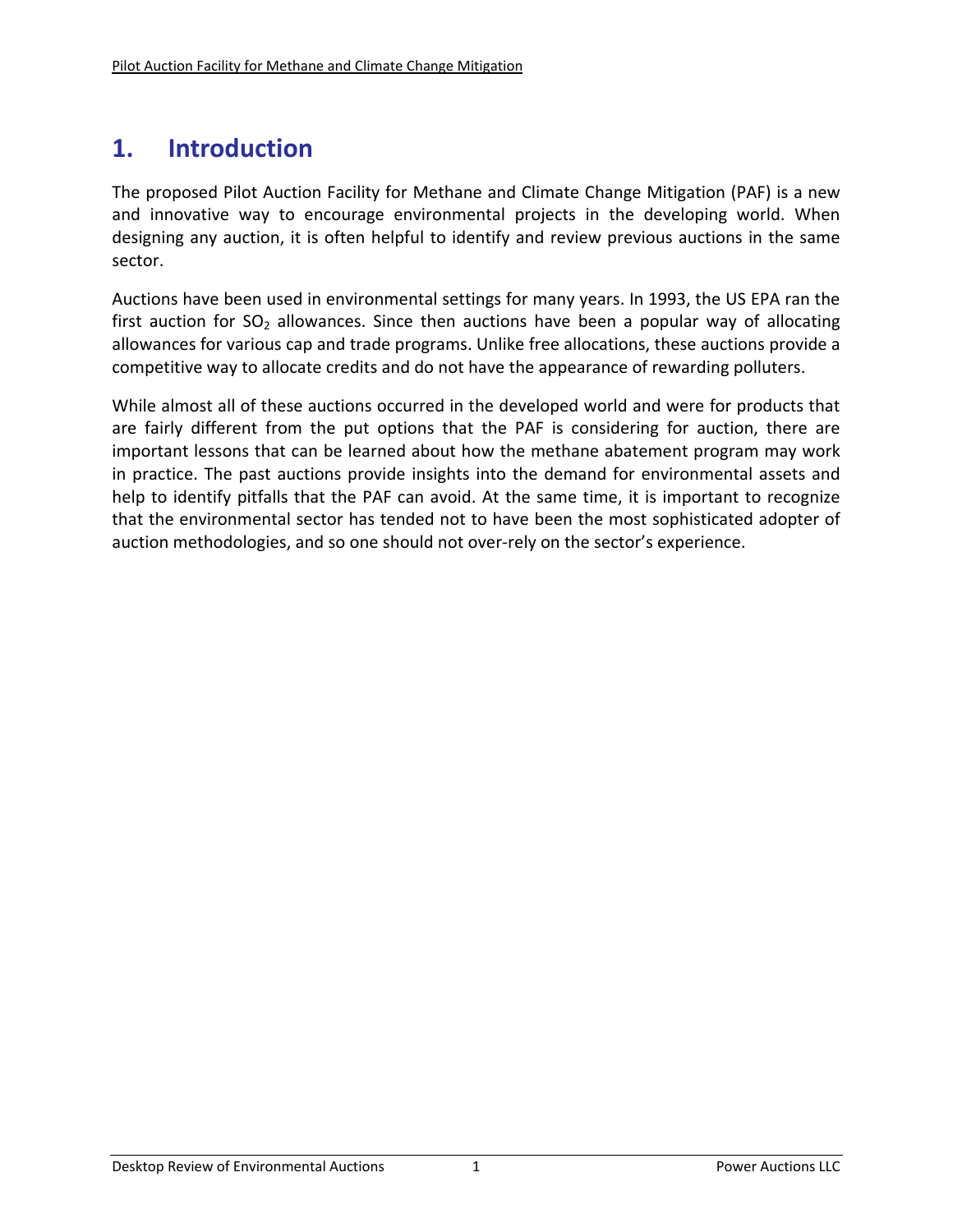# **2. Carbon Auctions**

The most common applications of auctions to the environmental setting have been for carbon allowances. While many carbon allowances were initially "grandfathered" (allocated for free based on previous emissions history), most of the major markets are gradually switching over to allocating these allowances through auctions. (Cramton and Kerr, 2002, identify many advantages of using an auction.) The first auction reviewed in this section was a one‐off auction designed specifically to procure emission reductions, similar in spirit to the PAF. The remaining auctions reviewed in this section are periodic auctions for the sale of carbon allowances.

## **2.1. UK Emission Trading Scheme Auction**

In March 2002, the UK government ran the world's first auction for greenhouse gas emissions reductions, and also launched the world's first economy‐wide trading scheme to meet its Kyoto protocol target. Organizations bid reductions in greenhouse gas emissions that they were prepared to make in return for payments from the government, and 34 bidders representing close to 200 separate organizations (mostly large companies, but including universities, etc.) shared £215 million (\$305 million) to reduce annual emissions by more than 4 million tons of  $CO<sub>2</sub>$ , a substantial contribution to the reductions the UK needs to make to meet its Kyoto Protocol Commitment. Trading in these emission reductions in the Emissions Trading Scheme (ETS) began a month later. The auction was also innovative in being run over the internet thought to be a first for the UK government.

This reverse auction (for procuring reductions) used a descending clock auction format with intra-round bidding. In this format, bidders name the price and the size of quantity reductions, as the price falls in a sequence of rounds. As such, a continuous aggregate supply curve is revealed in the auction to the point where it crosses with the aggregate demand curve, which is formed from the budget limit of £215 million. All quantity bid at prices below the clearing price was paid the clearing price. The quantity bid at the clearing price was rationed pro-rata to achieve the budget limit.

The auction rules included the possibility to reduce the budget after the first round of bidding as a safeguard in the event of insufficient competition. The UK government decided not to exercise this option.

# **2.2. Carbon Markets**

One of the largest markets for environmental assets is the market for carbon allowances. In these markets, the government sets a limit on the amount of emissions that firms can produce in a given period. Firms are allocated carbon credits, which they can then trade with other firms. At the end of the period, firms need to give the government carbon credits equal to their total emissions. Many of these markets initially granted free allocations, giving allowances to firms based on historical emissions levels, and have gradually switched to using auctions to allocate allowances. While overall, these auctions have not performed particularly well, this is mostly due to features of the market that are unrelated to the auction design.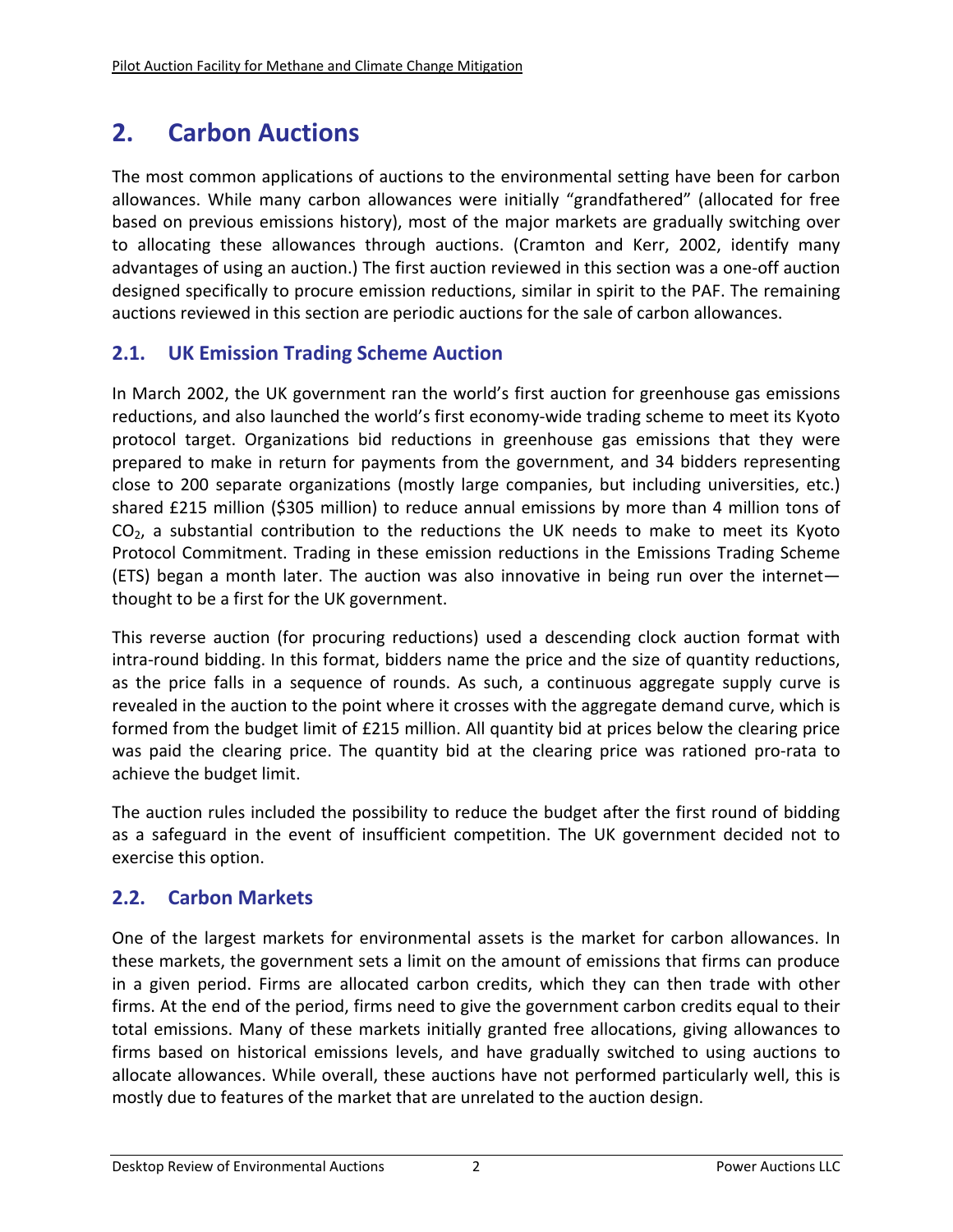#### **2.2.1. European Union**

The EU runs sealed-bid uniform-price auctions. While in Phase 1 and 2 (2005-2012) of the EU's emission trading scheme, the vast majority of allowances were allocated through free allocation, in Phase 3 the EU has begun dramatically increasing the share of allowances that are allocated through auctions. The EU currently auctions over 40% of all carbon allowances and hopes to increase this share significantly by 2020. While most countries use a common platform to run these auctions, Germany, Poland and the UK use their own platforms for their carbon auctions.

#### **2.2.1.1. The German Platform**

EU Allowances (EUAs) are auctioned weekly on the German Platform. In the first quarter of 2014, each auction had a supply of 4.6 million EUAs. All the auctions on the German platform use the sealed‐bid uniform‐price format. Starting in March, the supply was reduced to about 2.35 million EUAs per auction. 22% of the total volume of auctioned EUAs was auctioned on the German platform.

#### **2.2.1.2. The UK Platform**

The UK was the first EU member state to hold auctions, and auctioned 10% of allowances in phase 2. In phase 3, 50% of allowances are being auctioned. All of these auctions use the sealed-bid uniform-price format. The UK currently runs auctions every other week. About 4.6 million EUAs were sold in each auction in the beginning of 2014, before the supply was reduced to 2.5 million in March.

#### **2.2.2. RGGI**

The Regional Greenhouse Gas Initiative (RGGI) is a cooperative effort among the States of Connecticut, Delaware, Maine, Maryland, Massachusetts, New Hampshire, New York, Rhode Island, and Vermont to cap and reduce power sector carbon dioxide emissions, and is the first mandatory, market-based  $CO<sub>2</sub>$  emissions reduction program in the United States. RGGI was one of the earliest adopters of auctions as a way to allocate carbon credits. Since 2009, RGGI has run 24 sealed‐bid uniform‐price auctions, which account for almost all of the carbon credits of the participating states.

#### **2.2.3. California**

The State of California started running auctions to allocate carbon credits in November 2012. Prior to this, almost all of their allowances were allocated for free based on previous emissions requirements. There have been seven sealed‐bid uniform‐price auctions for carbon credits so far in California.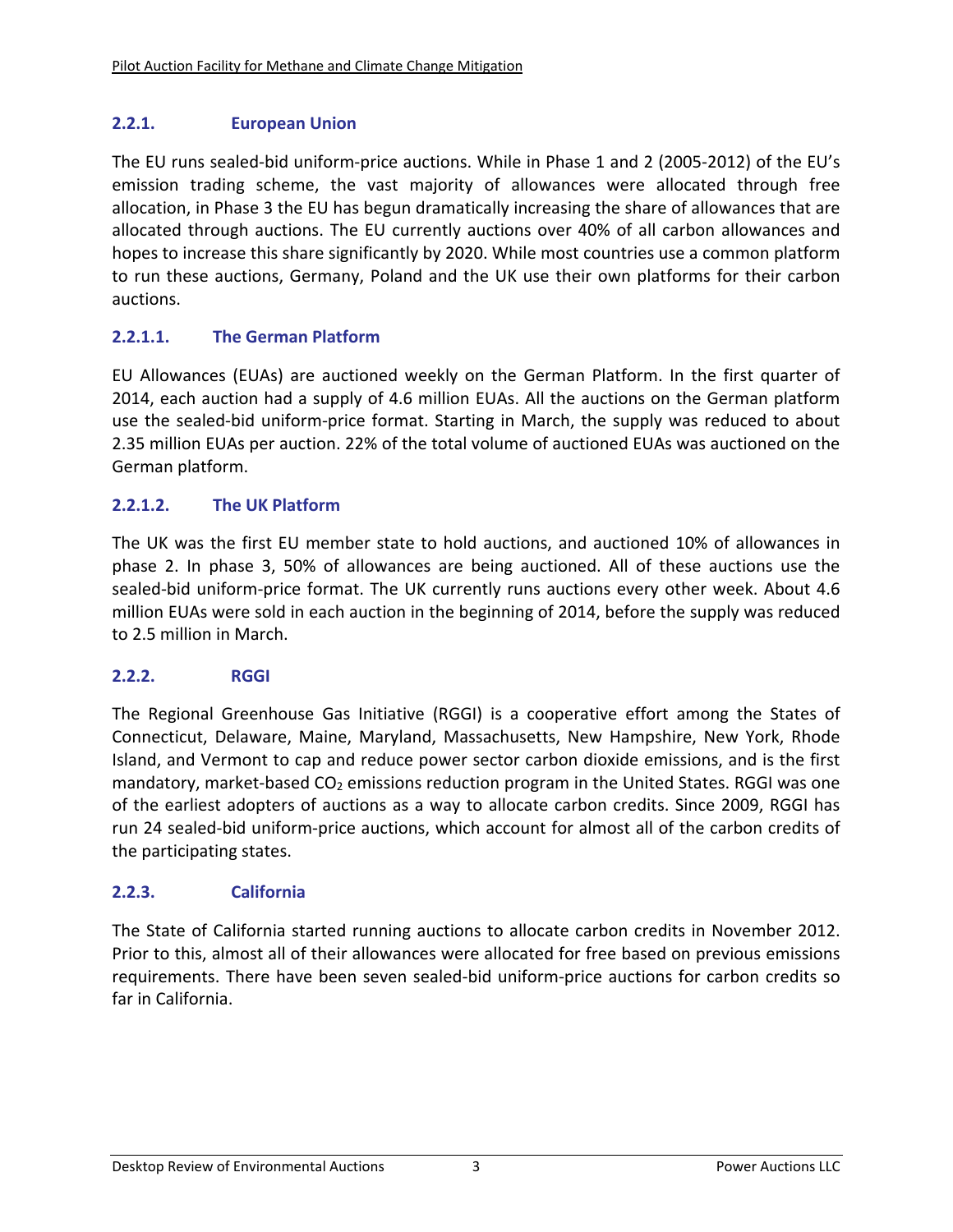#### **2.2.4. Quebec**

The Province of Quebec has run three sealed‐bid uniform‐price auctions for carbon credits. This market is in the process of linking with the market in California, meaning that carbon credits purchased in Quebec will be valid for California's emission requirements and vice‐versa.

#### **2.2.5. Proposed Australian Auctions**

The Australian Clean Energy Regulator planned to embark on an ambitious program of carbon emission reductions. The intention had been to use a fixed-price carbon pricing mechanism for the initial three years of the program, and then to transition to auctions. Unlike the US and EU programs, the Australian regulator published plans to utilize an ascending clock auction. The regulator planned to conduct eight auctions each year (three auctions for vintages one, two and three years in the future, and five auctions for current vintages). The emission reduction plans have been put on hold because of a change in government.

#### **2.3. Auction Format**

All of these carbon auctions have used either sealed‐bid uniform‐price auctions or dynamic clock auctions. In the sealed‐bid forward auction format, each bidder submits one bid which can be interpreted as a demand curve; each bid consists of a set of quantity‐price pairs indicating how many allowances the bidder is willing to buy at each price. The auctioneer constructs the aggregate demand curve and determines the market‐clearing price. Bidders win the quantities that they demanded at the market‐clearing price, and they are charged the market-clearing price. In the RGGI auctions, if the clearing price is too high, RGGI can add additional carbon credits from the Cost Containment Reserve (CCR) to the supply in order to lower the clearing price below a price set by RGGI.

In the ascending clock forward auction format, the auction consists of a series of rounds. In each round, the auctioneer announces a price and bidders respond with quantities. The auctioneer increases the price in successive rounds until demand equals supply. As in the sealed-bid format, bidders win the quantities that they demanded at the market-clearing price, and they are charged the market‐clearing price.

In most of these auctions, *current vintages* (credits for the current compliance period) are auctioned together with future vintages, and bidders are able to bid on both. The demand for future vintages is generally much lower than the demand for current vintages. For instance, in two RGGI auctions (auctions 13 and 14), the demand for future vintages was zero.

## **2.4. Experimental Work**

Before beginning its auctions, RGGI ran an experiment comparing sealed-bid and clock auctions (Holt *et al.* 2007*)*. These experiments were run at the University of Virginia. The participants were undergraduate students. The students were asked to buy and trade allowances; at the end of the auction, they were paid (in dollars) depending on their performance. In these experiments, the ascending‐clock format experienced greater collusion and did not yield any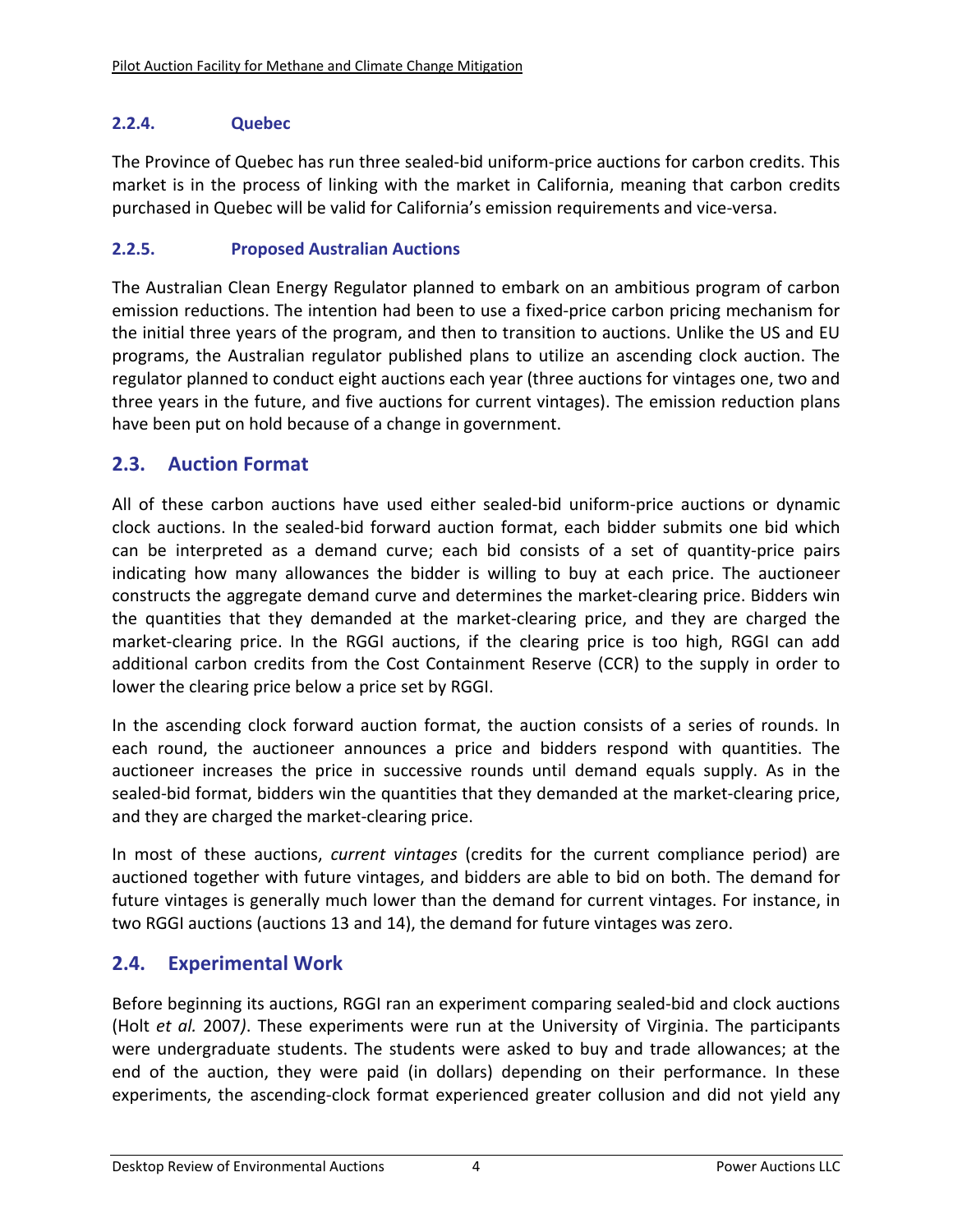greater price discovery than the sealed‐bid format. Because of this result, RGGI decided to use the sealed‐bid uniform‐price auction format.

The RGGI experiments made a number of non‐standard design choices that we believe produced these results. First, in the standard ascending clock auctions used for electricity and spectrum, aggregate demand information is revealed to bidders after each round. However, in the RGGI experiments, no information was revealed to bidders after each round (other than that the auction had not yet closed). By holding back demand information, the experiments undermined the main purpose of using a clock auction—and the potential for enhanced price discovery during the clock auction was severely hindered. Second, bidders were allowed to chat with each other during the auction through use of an Instant Messaging system that was provided to them by the auctioneer. Since auctioneers generally discourage, rather than facilitate collusion (and bid-rigging is, for example, illegal under US law), this does not accurately correspond to collusion in a real auction environment and may have contributed to the slightly poorer performance of the dynamic auction formats. For these reasons, we do not find these results particularly persuasive. Indeed, there are other published experimental papers (for instance Porter *et al.*, 2009) which show that clock auctions tend to outperform sealed‐bid formats.

Australia also conducted experiments to determine the most appropriate auction format. While the sealed‐bid and clock formats performed similarly in terms of efficiency, revenues and bidder profits, the final price in the ascending clock auction (with aggregate demand revealed after each round) proved to be less volatile than in the sealed‐bid auction. In addition, the Australian experiments did not find any improvement in efficiency from auctioning multiple vintages simultaneously. Partly on the basis of these results, Australia decided to use a sequence of ascending clock auctions, one vintage at a time.

## **2.5. Auction Results**

#### **2.5.1. European Union**

The EU has run a large number of carbon auctions for allowances in the EU‐ETS. Starting in phase 2 (2008–2012) many member states ran auctions, and there has been a significant push in phase 3 (2013–2022) to increase the proportion of allowances that are being sold through auctions, rather than grandfathered. Unlike the other markets discussed here, the EU runs multiple auctions in the same month. For instance, in March 2014, they ran 13 auctions to raise revenue for 24 member states. In recent auctions, the clearing price tended to be  $\epsilon$ 5 –  $\epsilon$ 7, that is, very close to the price of carbon on the secondary market. Almost all recent auctions cleared within €0.07 of the secondary market price. This price, which is significantly lower than the early prices for European Union Allowances (EUAs), reflects the weak carbon market and the large supply of credits that are available. The early auctions also cleared close to the market price, which at that time was significantly higher.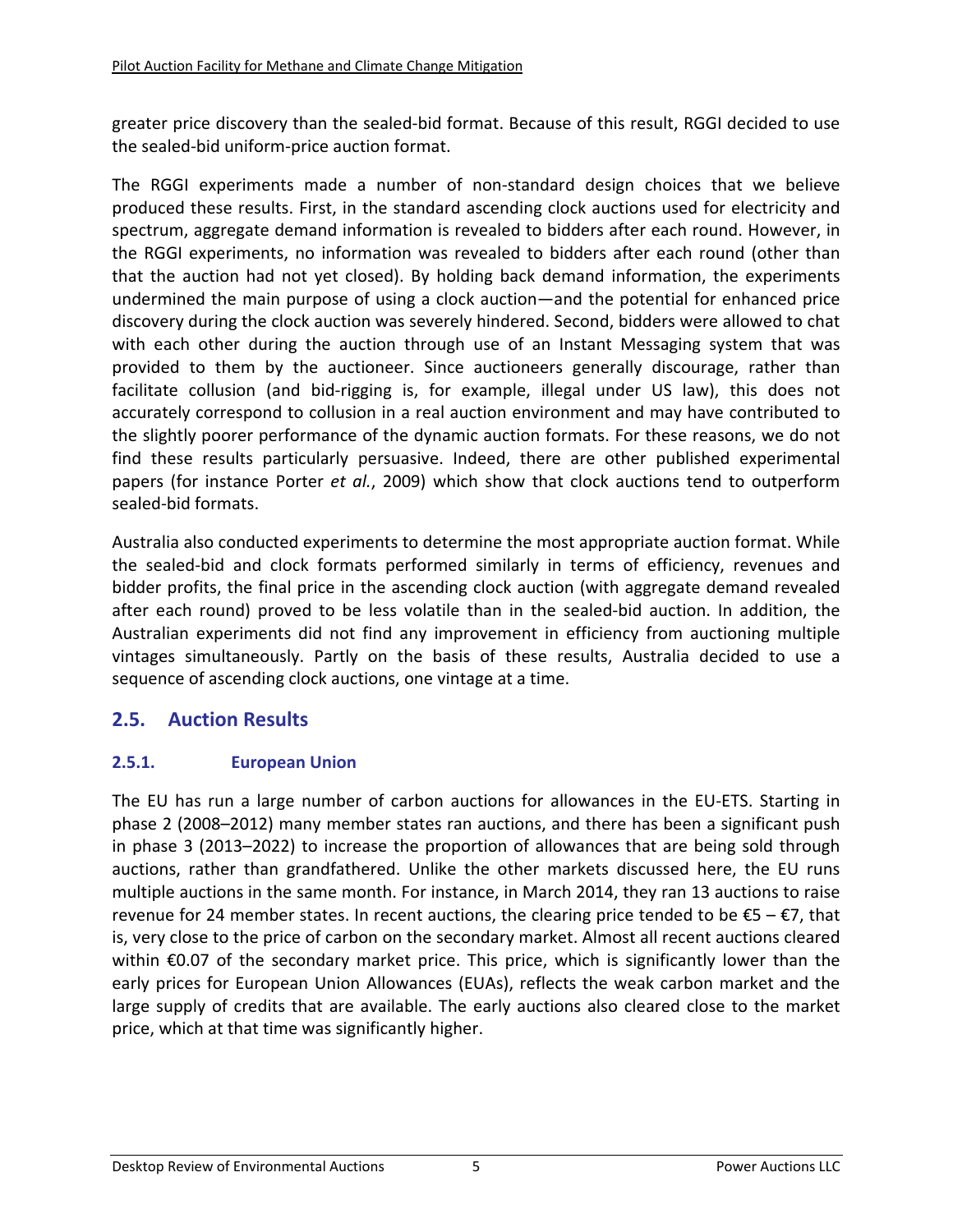#### **2.5.1.1. German Platform**

In the first quarter of 2014, 4,600,000 EUAs were sold in each auction, and 50,704,000 EUAs were sold in total, at an average price of about €5.91. The auctions generally ended at prices near the market price, fluctuating between 77 and 99 percent of the market price. About 20 bidders participated in this auction, and on average 13 bidders were successful (won something).

#### **2.5.1.2. UK Platform**

Recent auctions in the UK tend to clear at the market price of EUAs. In 2014, the clearing price was between €6.80 and €4.88. There are generally between 15 and 20 bidders participating in each auction, and 10‐12 bidders usually win EUAs.

#### **2.5.2. RGGI**

While the initial set of RGGI auctions did reasonably well, by September of 2010 they began terminating at the reserve price and not allocating the entire supply. In Auction 13 for instance, only about 7 million of the 42 million 2009–2011 allowances put up for auction were sold, and none of the 1 million 2012–2014 allowances were sold. This auction cleared at the reserve price of \$1.89 and raised \$14,150,430, which is significantly lower than the amount raised in previous auctions. Auctions 9–19 (Sept. 2010–March 2013) all cleared at roughly the reserve price, and many of them ended with a significant number of credits left unsupplied. The demand for future vintages dried up even sooner: starting in September of 2009 the auctions for future vintages were finishing at their reserve price and not allocating the entire supply. After readjusting the supply in 2013, the auction performance has improved dramatically, indicating that many of these problems were due to the supply being too high relative to the unexpectedly low demand.

#### **2.5.3. California**

California sets its reserve price significantly higher than RGGI's reserve price (at about \$10). These auctions tend to end at or just a bit above the reserve price, and for the most part have allocated all of the supply of current vintages. Demand for future vintages tends to be much lower than demand for current vintages, even relative to the lower supply of future vintages. Overall, California's markets seem to have worked better than the other markets discussed here. The price of carbon has been relatively stable, and the auctions that undersell do not undersell by very much.

#### **2.5.4. Quebec**

There have been three auctions for carbon credits run by the government of Quebec. All of these auctions have ended at the reserve price, which is around \$11. The first auction, run in December 2013, ended with over half the supply unallocated. The performance of these auctions will probably improve after the Quebec market is linked with California.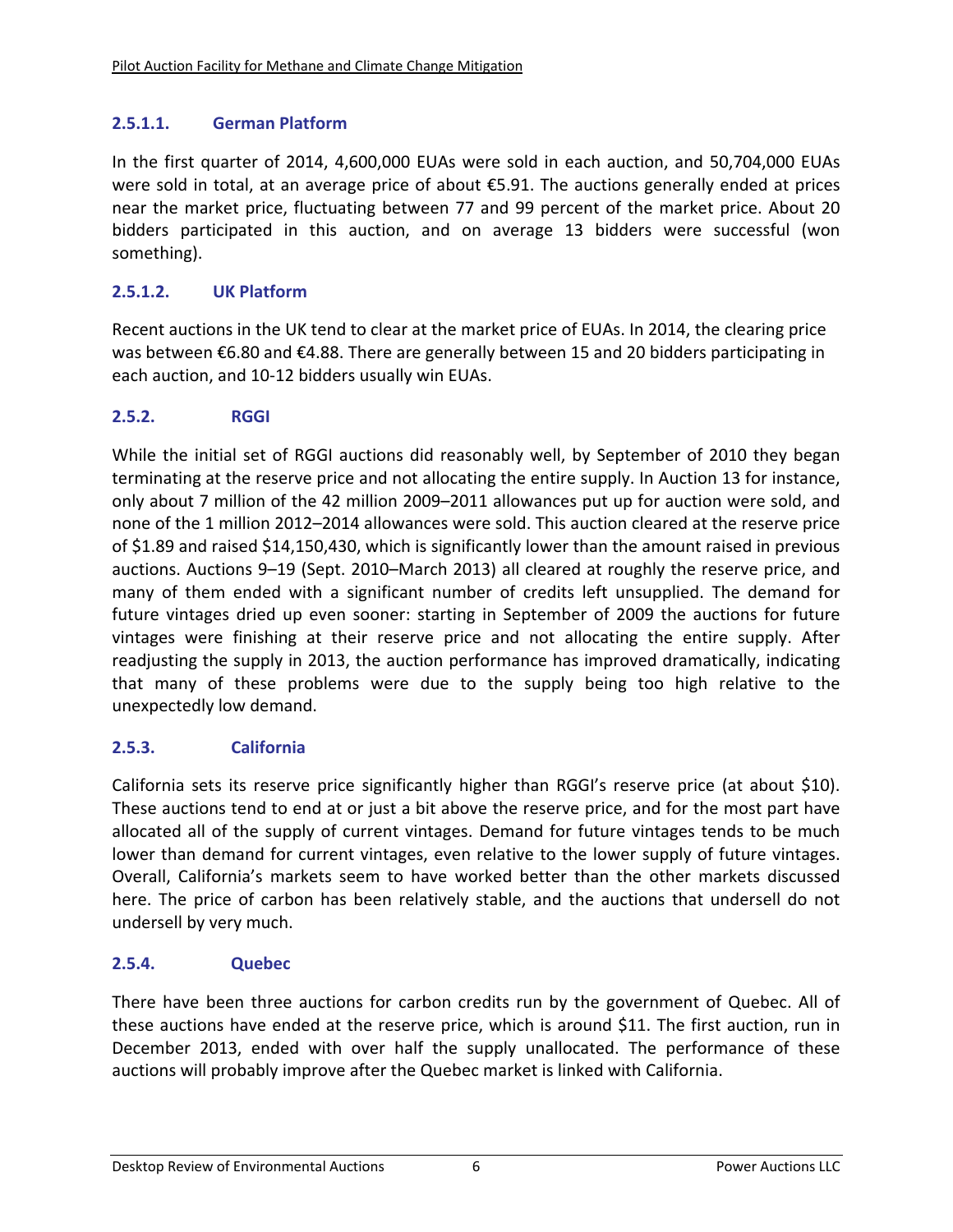## **2.6. Carbon Trading**

An important aspect, both of the allowances in these carbon markets and of the options that the PAF is proposing to sell, is their tradability. Similar to many of the issues in these carbon auctions, many of the problems in these carbon markets are due to the supply being too high.

The European Union's carbon market has been extremely volatile. Demand for the Kyoto credits (CERs and ERUs) is very low at the moment, as is demand for European Union Allowances. The CER price for instance, was about €0.14 in June of 2014. Lower demand than was projected and high supply due to unambitious caps set by the participating nations has led to the low price in this market.

The American markets seem to have stabilized to some extent. The California market has performed relatively well. The price has been relatively flat at around \$12. RGGI had a difficult start: the cap was set substantially too high, given the recession and the increased use of natural gas. But the market now seems to be recovering. In fact demand was high enough in the most recent auction that allowances from the CCR were added for the first time. In 2013, the cap was lowered, seeming to help the market recover.

## **2.7. Lessons Learned**

The main problem in these auctions seems to have been that the supply of allowances is set too high relative to the demand, which is not an auction design issue. This causes the auction to terminate at the reserve price. This is a concern, since then most of the advantages of an auction are lost. There is no competitive price discovery process; instead the clearing price is basically set by the regulator.

Fortunately, this problem can be avoided by setting the initial supply at a sufficiently low quantity. This is much easier in our context than in the carbon allowances context, since there is no fixed quantity of options that must be allocated at any moment in time. It is much easier in our context to reduce the supply close to the time of the auction if demand does not materialize.

Setting an appropriate starting price is also important to make sure that the entire supply gets allocated and to allow for some degree of price discovery. The difference between the initial premium and strike price should overestimate the costs of these methane offset projects a bit.

By bundling options for earlier and later periods together, the risk is reduced of leaving the later period's product unallocated. However, there is still the risk that the options for later time periods will not be exercised and will not lead to emission reductions.

We believe that the sealed-bid format is not particularly desirable for these auctions. Since there is no dynamic learning during the auction, it does not lead to much price discovery. This makes the auction format more difficult, especially in the first round, when bidders do not have a good sense of how much the options are worth. Cramton (2007) and Betz et al. (2010) discuss in more detail why a clock auction would be a superior format in this environment.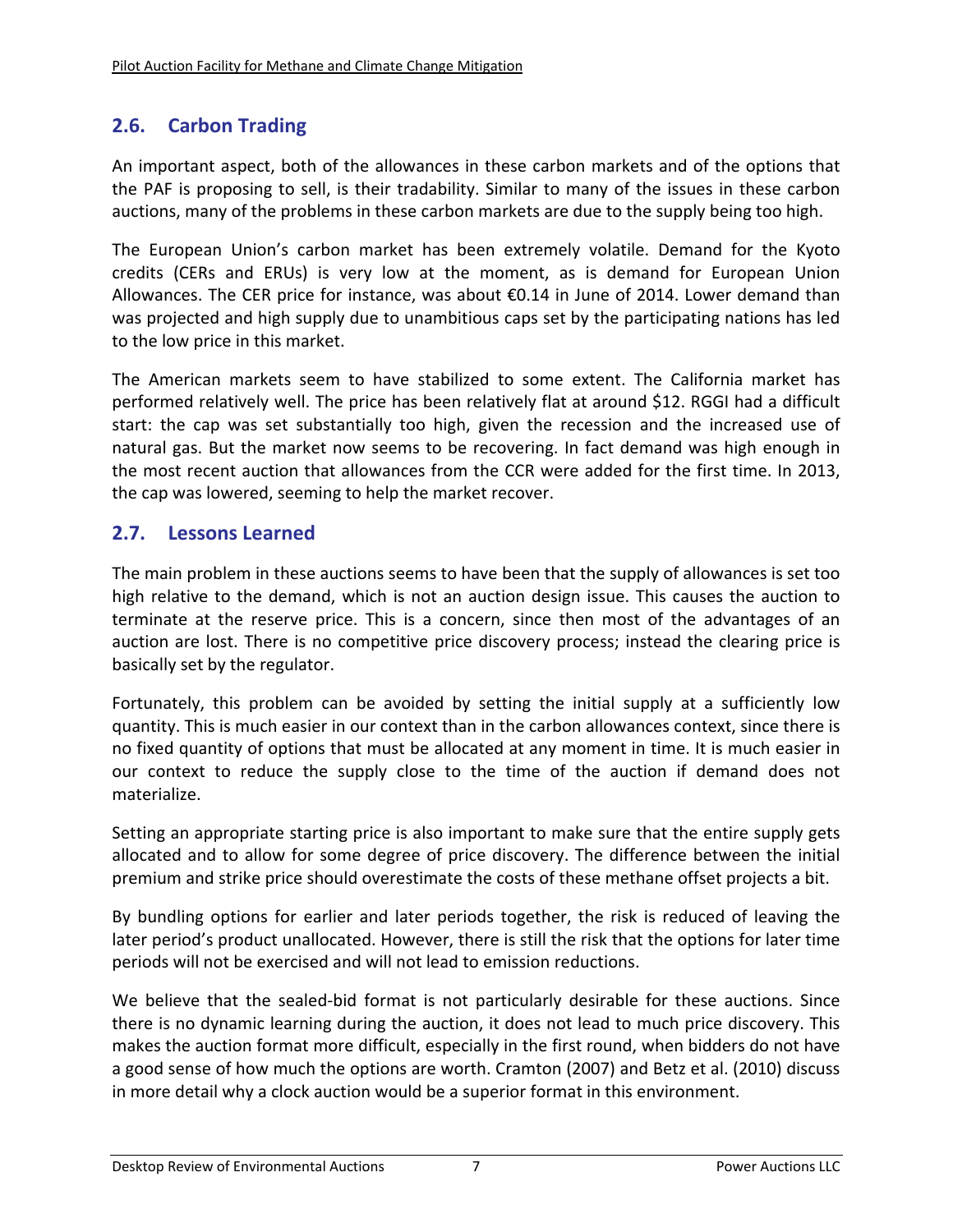On the other hand, the existence of an active secondary market reduces the need to use the auctions for price discovery. With a sufficiently active secondary market, we would expect any of these auction formats to end at roughly the market price. In fact, the main purpose of many of these auctions seems to be to give governments a low‐transaction‐cost way to sell credits at the existing market price (Commission of European Communities, 2010). In the early auctions, after big changes had occurred in the market (for instance, after the cap had been lowered by RGGI), an auction that allows for good price discovery is important. The relatively high fluctuations of the clearing price (prices from auctions 19–24 fluctuated between \$2.50 and the ceiling of \$4) following the cap being lowered in 2013 is evidence that the sealed‐bid format is not providing the best price discovery. Since the PAF is proposing to auction a new type of asset, a good auction format is important for facilitating early price discovery.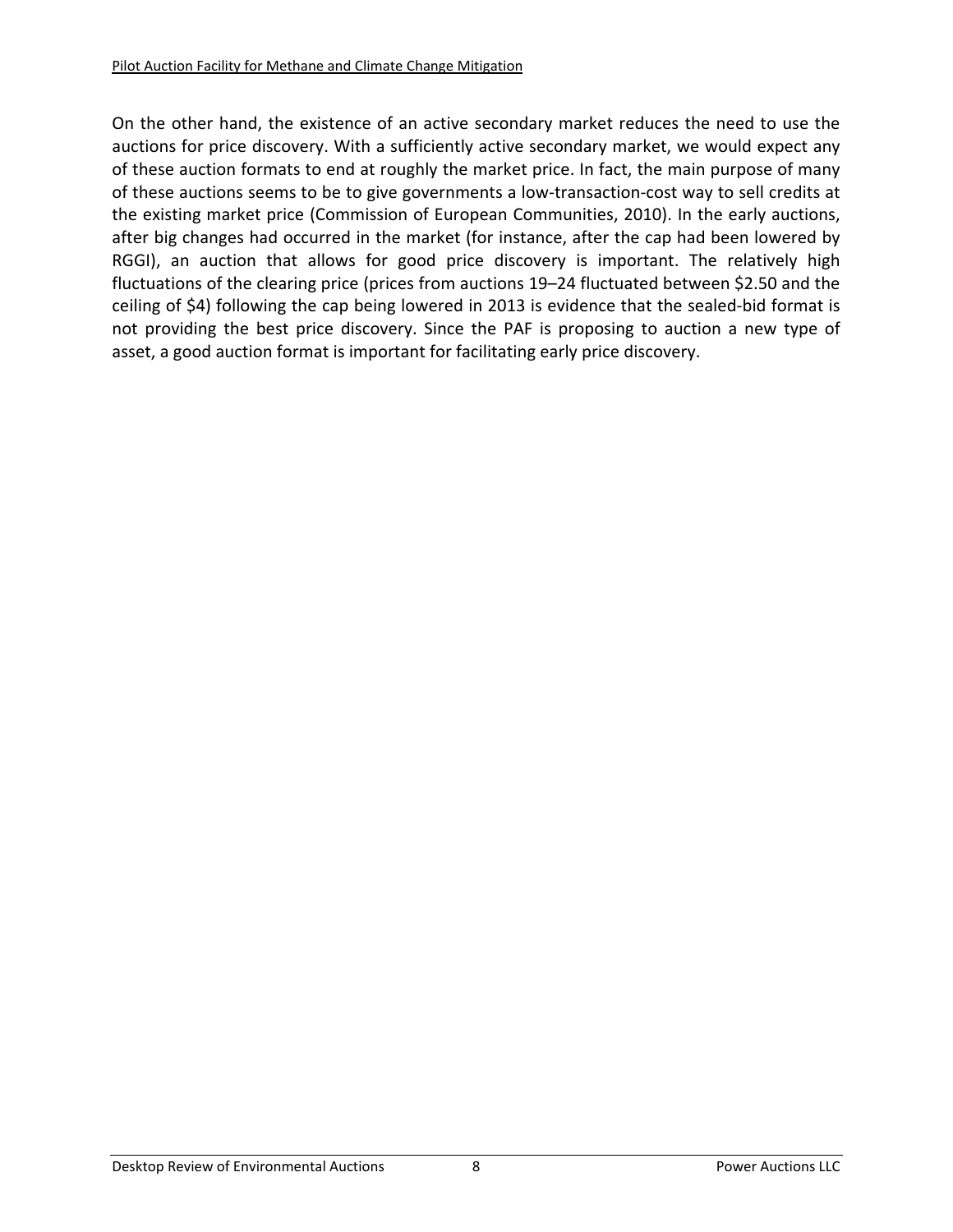# **3. Other Auctions**

## **3.1. Renewable Energy Auctions**

In the context of renewable energy, auctions have been used to fund solar energy projects and to sell offshore wind rights.

#### **3.1.1. New Jersey SREC Financing Program**

These New Jersey auctions are intended to select the cheapest solar projects and provide a funding guarantee for solar projects in order to reduce concerns about the volatility of the secondary market for solar credits. Since 2009, New Jersey has been providing funding for the installation of solar‐electric generation systems through Solar Renewable Energy Certificates (SREC). This was an attempt to correct a previous program which had failed to provide any price guarantees for SRECs (see Hart 2010 for details).

In every auction, each bidder/project implementer submits a bid for how much he/she is willing to sell SRECs to the state. The auctioneer then awards long‐term contracts to the set of bidders who offered the lowest prices. This program aims to provide assurances that firms undertaking new solar projects will be able to collect reasonable revenues from the projects. These are pay as bid auctions. The average price per SREC is about \$225.56.

These auctions seem to have allowed the market to recover; this is promising for the PAF, which operates on a similar principle. The auctions have grown in popularity. While in 2010, the bids received were approximately for as many contracts as the supply in the auction, by 2012 New Jersey was received almost 4 times more bids than the available supply. The pay as bid format leads to relatively high dispersion among final prices, with some bidders receiving prices that are about \$100 below the average.

#### **3.1.2. Jawaharlal Nehru National Solar Mission**

To stimulate the solar energy market, India launched the Jawaharlal Nehru National Solar Mission (JNN Solar Mission) in 2010. Similarly to the New Jersey program, bidders submit proposals for projects, and the lowest cost projects that generate the requested amount of power are selected. The selected projects are offered long term power purchase agreements and feed in tariffs. The auction uses caps on the size of projects with the goal of opening the market to smaller firms. However, some firms won a large percentage of the contracts by forming shell companies or fake projects (Ghosh et al. 2012). This is evidence of the danger of strong preferential treatment in a setting where the auctioneer does not know whether certain bidders/companies are associated with other bidders/companies that participate in the auction. In such a setting, while it may be desirable to provide preferential treatment, the advantage from being a preferred bidder should not be strong enough to encourage the larger bidders to find a way to appear as preferred bidders (e.g., by forming shell companies or fake projects).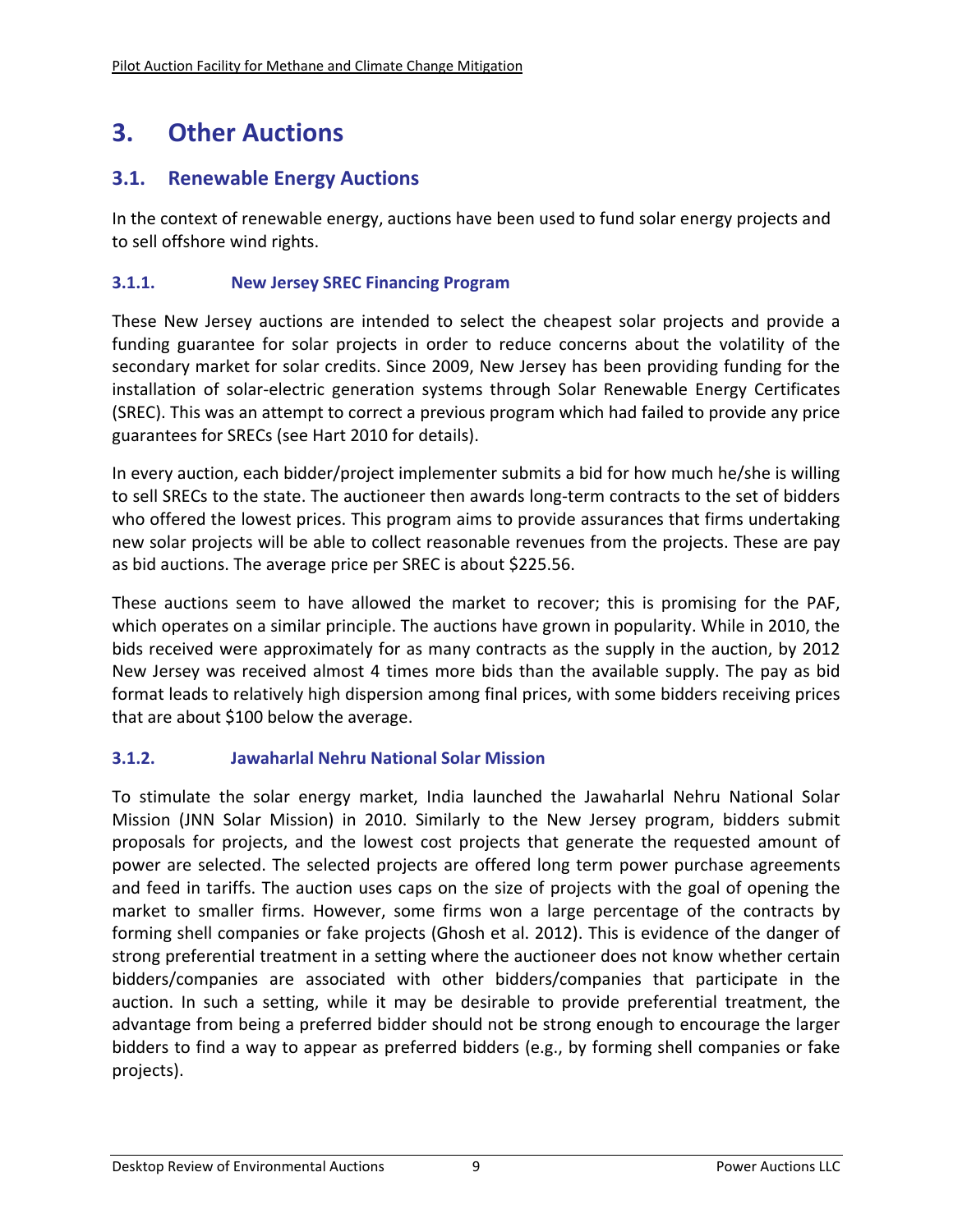#### **3.1.3. Wind Power Auctions for the Bureau of Ocean Energy Management (BOEM)**

Power Auctions LLC designed and ran two auctions for offshore wind rights on behalf of BOEM and the Department of Energy. These auctions were ascending clock auctions, one for a single product (a tract off the coast of Virginia) and the other for multiple products (tracts off the coast of Massachusetts and Rhode Island). Bidders were charged the second highest price<sup>1</sup>. Both these auctions performed very well. While there were only a few bidders (3 in the auction for multiple tracts and 2 in the auction for a single tract), the auctions had many rounds (4 for the single unit and 10 for the multiple unit auction) and ended with fairly high prices. Going in to the auction, no one had a great sense of what these tracts should have been priced at, and we believe that the auction enabled a lot of price discovery.

## **3.2. SO**<sub>2</sub>

In 1993, the EPA began auctioning a small number of allowances for  $SO<sub>2</sub>$  emissions, which are one of the leading causes of acid rain (Ellerman, 2000). These auctions are two‐sided auctions: firms with extra allowances submit prices at which they are willing to sell, while firms needing allowances submit prices at which they are willing to buy. Then, the highest buyer is matched with the lowest seller; the second highest buyer is matched with the second lowest seller, etc. Each buyer then pays its bid to the seller.

This auction has a number of serious incentive issues. The presence of active sellers, as well as buyers, makes this fundamentally different from the standard pay‐as‐bid auction. There are strong incentives for sellers to understate their price to try to get matched with the highest value buyer, since that buyer will pay them the most. The buyers have incentives to understate their demands in order to try to guess the market‐clearing price. Bidding strategies in this auction format can be very complex, since the bids that bidders want to submit do not relate that much to their own internal valuations, but instead relate quite a bit to the anticipated bids of other bidders in the auction. Initial bids did end up seeming too low, but the peculiarity of this auction format ended up being largely irrelevant, since most trade occurred on the private market.

#### **3.2.1. Experiments**

Cason and Plott (1996) compare this auction to a uniform‐price call auction (a two‐sided version of a uniform-price sealed-bid auction) in the laboratory<sup>2</sup> and find that the uniform-price format outperforms the two-sided pay-as-bid format with respect to most relevant criteria.

 $1$  In an auction for multiple products, the second price is the smallest price that the winning bidder can pay so that no other combination of bidders would have won those products. While there are theoretical reasons that favor this pricing rule, we do not recommend it for the PAF, because of the additional complexity it would create. Another disadvantage of the second price pricing rule in the PAF application is that it could result in different prices for different bidders.

 $2$  These experiments were done at the University of Southern California. The participants/subjects were junior and senior undergraduates. Each subject was paid between \$14 and \$50, with a mean of \$33.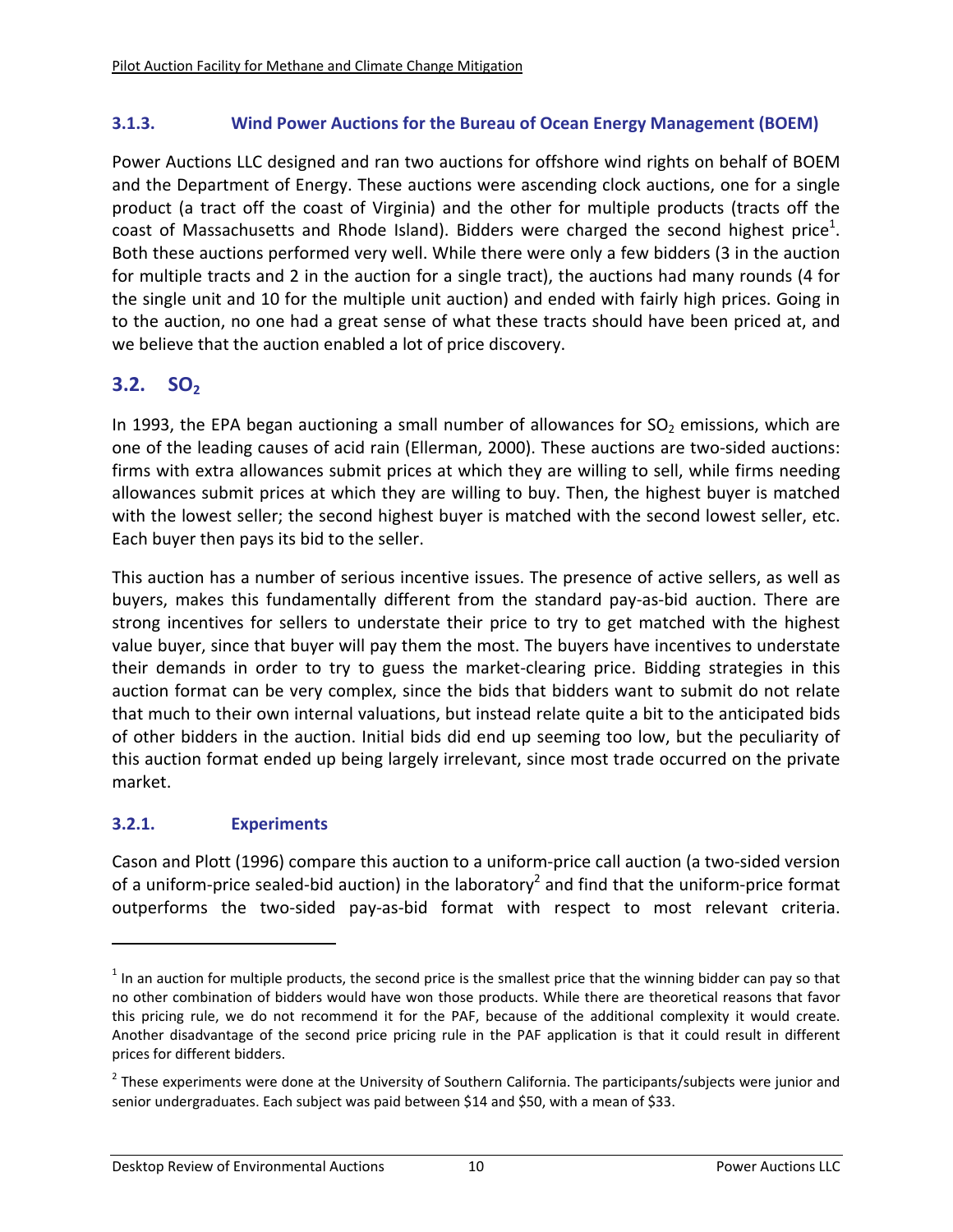Specifically, the uniform-price format is more efficient, provides better price information, responds to changes in market conditions better and induces more truthful revelation. This provides further evidence for the unsuitability of the EPA's  $SO<sub>2</sub>$  design in this (or any) context.

#### **3.2.2. Private Market**

As mentioned before, the peculiarity of this auction was quickly corrected by the flexible private market that the EPA's regulations had established. By 1997, almost all trade occurred on the private market (about 98%), and the relatively small volume in the auctions cleared roughly at the market price, suggesting that almost all of the price discovery was now done by the private market and not by the auction (Ellerman *et al*., 2000). This suggests that a robust private market will eventually mitigate some of the bad design choices made in an auction. However, this does not imply that the market would not have benefitted from a well‐designed auction, which perhaps would have allowed the market to settle on the "correct" price much sooner.

#### **3.2.3. Implications**

This is evidence of the importance of choosing auction formats that are simple and encourage truthful bidding. The strange format of this auction created strong incentives for bidders to concoct complicated bidding strategies, instead of bidding sincerely. This leads to an inefficient outcome and reduces price discovery, running counter to the main motivations for running an auction like this.

#### **3.3. NOx**

In 2004, as part of Virginia's emission reduction plan, the State of Virginia ran an auction for nitrogen oxide (NOx) allowances. This auction was a clock auction that sold 3,710 allowances for over \$10.5 million. This auction cleared about  $5 - 7%$  above the market price, which was believed to be an indication that the market price was too low.

#### **3.3.1. Experiments**

Experimental tests (Porter *et al.*, 2009) compared the clock and the sealed‐bid formats in this environment. These tests suggested that a clock auction would raise between 84.9% and 94.2% of the total revenue share for the state, while a sealed‐bid auction would collect only 65.2%. These results suggest that a clock auction may be the right design for these environments. The results are very different from the RGGI experiments' comparison of the two formats, probably due at least in part to the more standard design of the clock auction tested here.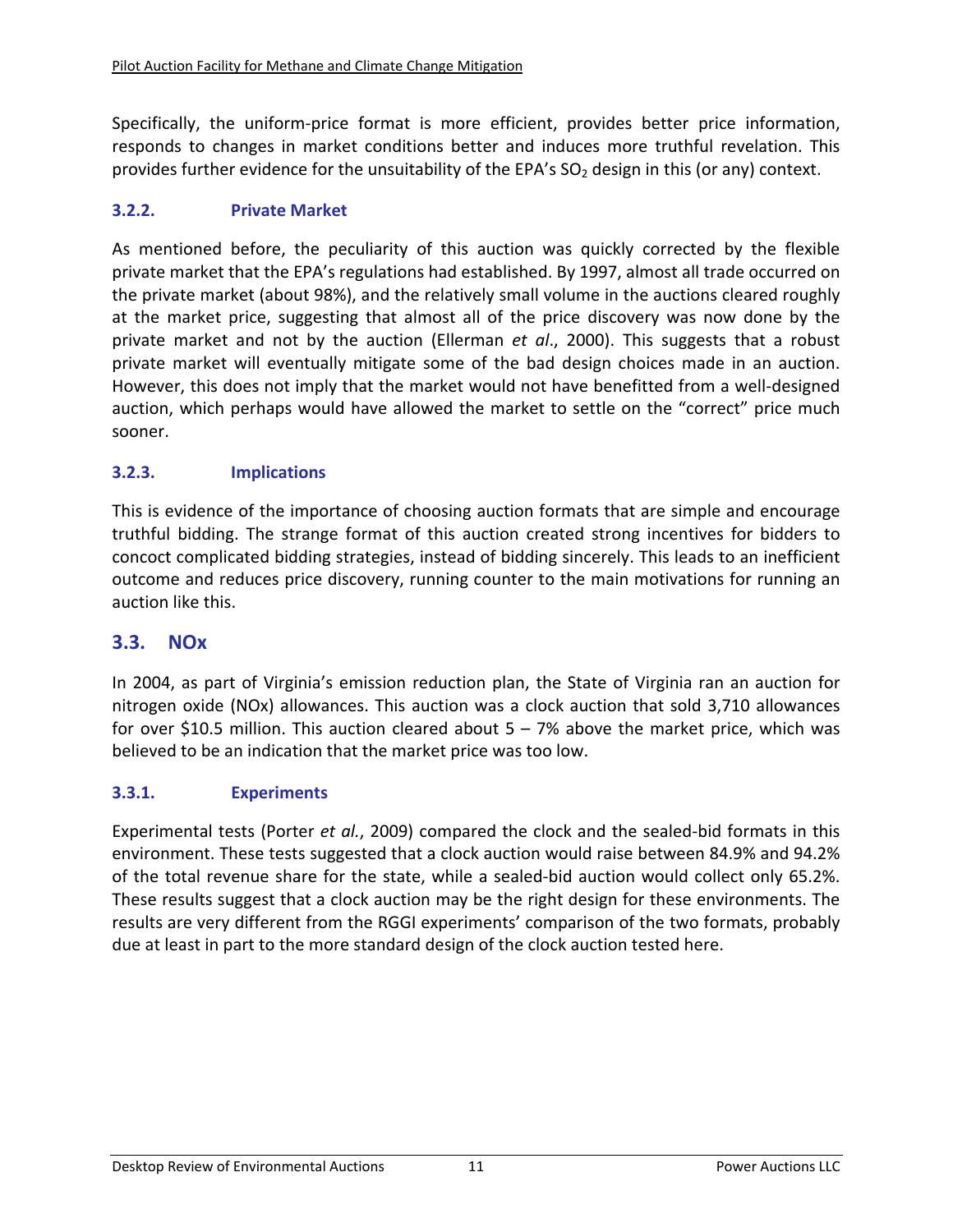# **4. Summary and Conclusions**

Previous auctions for environmental assets have made a few mistakes that have led to undersell and to relatively low revenues. Large supply compared to low demand, high reserve prices and the sealed‐bid format all lead to the poor performance of auctions for carbon credits.

|  | Table 1 - Summary of Environmental Auctions |
|--|---------------------------------------------|
|--|---------------------------------------------|

| Organization                          | <b>Type of asset</b>                            | <b>Format</b>       | Pricing       | <b>Summary</b>                                                                                                                                                    |
|---------------------------------------|-------------------------------------------------|---------------------|---------------|-------------------------------------------------------------------------------------------------------------------------------------------------------------------|
| DEFRA (UK)                            | Emission<br>reduction<br>incentives<br>(UK ETS) | Descending<br>clock | Uniform-price | Spent entire allotted budget<br>of £215 million on<br>purchasing emission<br>reductions.                                                                          |
| RGGI (US)                             | Carbon<br>Allowances                            | Sealed-Bid          | Uniform-price | Have allocated most<br>allowances through auctions<br>since the beginning. Prices<br>have been low and many<br>auctions have ended with<br>significant undersell. |
| European<br>Union                     | Carbon<br>Allowances                            | Sealed-Bid          | Uniform-price | Recently began running<br>many auctions. There is an<br>active secondary market;<br>and these auctions have<br>cleared at the market price.                       |
| California<br>(US)                    | Carbon<br>Allowances                            | Sealed-Bid          | Uniform-price | Ran 7 auctions, all of which<br>cleared at about the current<br>market price (about \$12).                                                                        |
| Quebec<br>(Canada)                    | Carbon<br>Allowances                            | Sealed-Bid          | Uniform       | Ran 3 auctions. Significant<br>undersell, especially in the<br>first auction.                                                                                     |
| Clean Air<br>Regulator<br>(Australia) | Carbon<br>Allowances                            | Ascending<br>clock  | Uniform-price | Government fell; no<br>auctions.                                                                                                                                  |
| EPA (US)                              | SO <sub>2</sub> Allowances                      | Double<br>Auction   | Pay-as-bid    | Prices varied wildly in early<br>auctions, and in general<br>seemed to be too low. The<br>secondary market was                                                    |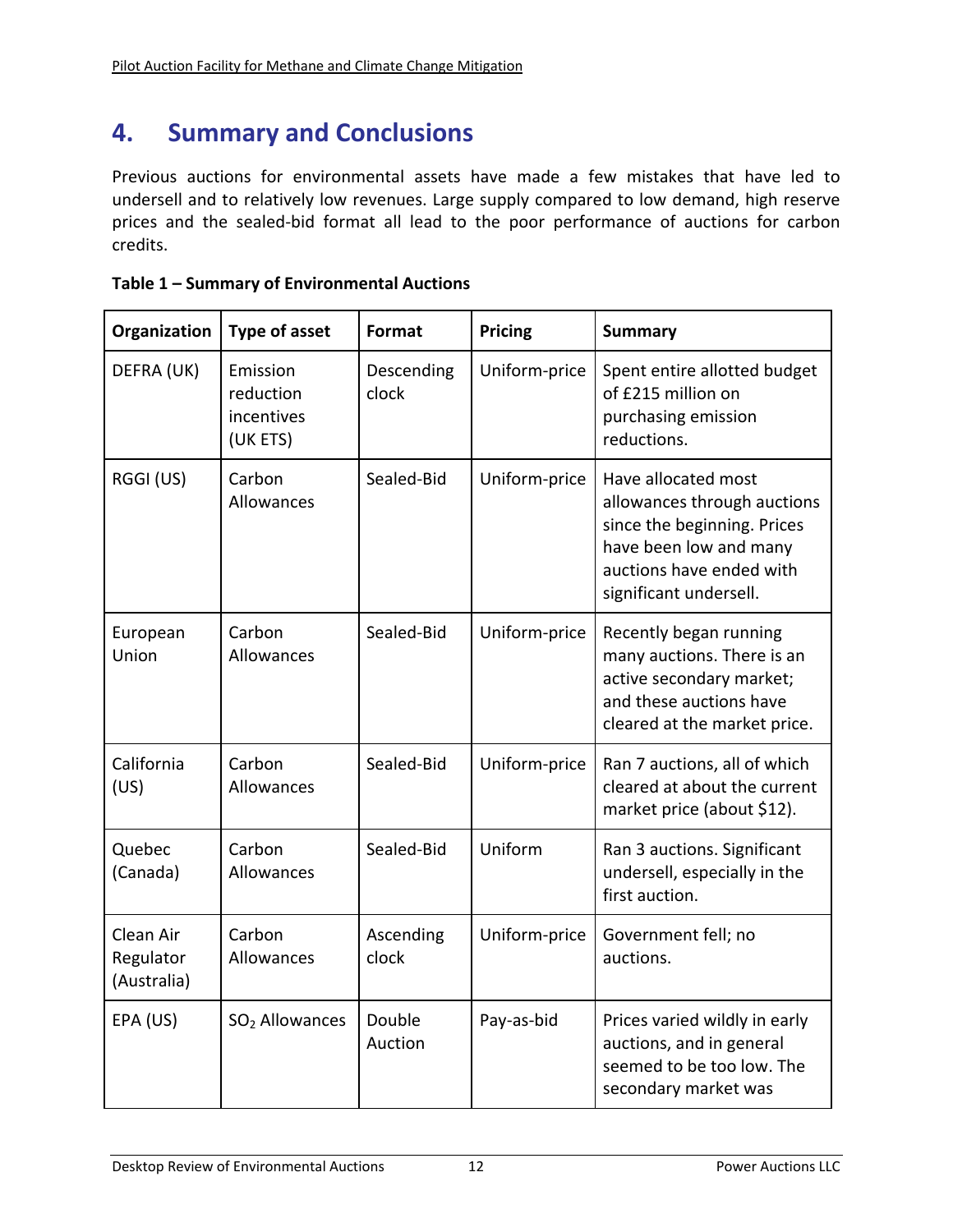|               |                                                |                    |                                                  | eventually able to<br>compensate for this.                                                                                                                                  |
|---------------|------------------------------------------------|--------------------|--------------------------------------------------|-----------------------------------------------------------------------------------------------------------------------------------------------------------------------------|
| Virginia (US) | <b>NO<sub>x</sub></b>                          | Ascending<br>clock | Uniform-price<br>(equal to final<br>clock price) | Ran a reasonably successful<br>clock auction. Clearing price<br>was a bit above the market<br>price.                                                                        |
| India         | Solar and other<br>renewable<br>energy sources | Sealed Bid         | Pay-as-bid                                       | Reasonably competitive<br>auction. Caps on quantity<br>won proved to be somewhat<br>ineffective as large bidders<br>were able to win quantities<br>that exceeded the limits |
| New Jersey    | Solar Energy                                   | Sealed Bid         | Pay-as-bid                                       | Auctions have performed<br>well with participation<br>increasing dramatically over<br>the course of the program                                                             |
| <b>BOEM</b>   | <b>Wind Power</b>                              | Ascending<br>Clock | <b>Second Price</b>                              | Prices were high and the<br>auction seemed to be<br>reasonably competitive.                                                                                                 |

Many of the problems with auctions for carbon allowances have simply been due to the supply being too large. This may not be a problem for the pay-for-performance auction facility of the World Bank, since the asset being auctioned is different. In fact, a reasonably large supply is important in the PAF's auctions, in order to ensure participation, but should not be so large that supply exceeds demand at the reserve price.

We suspect that guaranteeing a sufficiently high strike price and low starting price will be enough for the pay‐for‐performance facility to mitigate many of the problems that carbon markets have experienced. Provided that there is sufficient participation in the auction, It seems likely that an auction ending at the reserve price with significant undersell can be avoided.

The EPA's  $SO<sub>2</sub>$  auctions support the strong desirability of an auction format with a simple bidding strategy. A complex auction format can have unintended consequences on bidders incentives, which can lead to an inefficient final allocation and hinder price discovery.

Many of the issues with previous environmental auctions can be avoided here. A standard auction design coupled with a reasonable strike price/premium for the asset should be enough to mitigate most of these problems.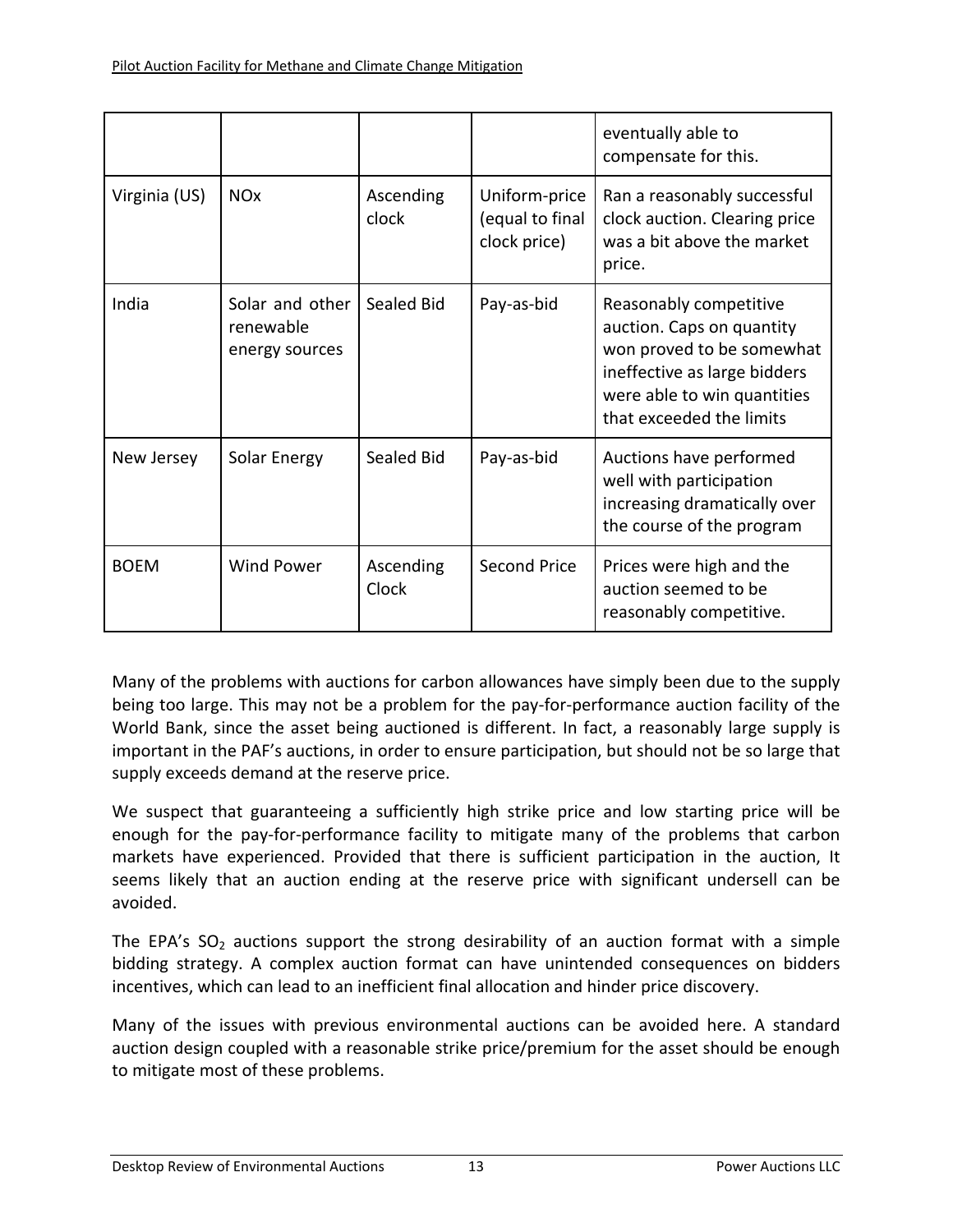# **5. References**

- Barringer, Felicity (2013). "States' Group Calls for 45% Cut in Amount of Carbon Emissions Allowed." *New York Times*.
- Betz, R., Seifert, S., Cramton, P., & Kerr, S. (2010). "Auctioning greenhouse gas emissions permits in Australia." *Australian Journal of Agricultural and Resource Economics*, 54(2), 219‐238.
- Betz, R., Rogge, K. and Schleich, J. (2006). "EU emissions trading: an early analysis of national allocation plans for 2008–2012." *Climate Policy* 6(4), 361–394
- Burtraw, D., Goeree, J., Holt, C. A., Myers, E., Palmer, K., & Shobe, W. (2009). "Collusion in auctions for emission permits: An experimental analysis." *Journal of Policy Analysis and Management*, *28*(4), 672‐691.
- California (2014). "Auction Information." http://www.arb.ca.gov/cc/capandtrade/auction/auction.htm .
- Cason, Timothy N. (1995). "An Experimental Investigation of the Seller Incentives in EPA's Emission Trading Auction." *American Economic Review*, 85, 905 ‐ 922.
- Cason, T. N., & Plott, C. R. (1996). "EPA's new emissions trading mechanism: A laboratory evaluation." *Journal of Environmental Economics and Management*. *30*(2), 133‐160.
- Commission of European Communities (2010). "Impact Assessment ‐ executive summary," 2/8/2010, http://ec.europa.eu/clima/policies/ets/cap/auctioning/docs/ia\_auctioning\_final\_en.pdf
- Cramton, P. (2007). "Comments on the RGGI Market Design." Submitted to RGGI, Inc. by ISO New England and NYISO, 15 November 2007.
- Cramton, P., & Kerr, S. (2002). "Tradeable carbon permit auctions: How and why to auction not grandfather." *Energy policy*, 30(4), 333‐345.
- Ellerman, A. D. (Ed.). (2000). *Markets for clean air: The US acid rain program*. Cambridge University Press.
- European Commission (2014). "Auctions by the Transitional Common Auction Platform, February 2014." http://ec.europa.eu/clima/policies/ets/cap/auctioning/documentation\_en.htm .
- European Commission (2014). "Auctioning." http://ec.europa.eu/clima/policies/ets/cap/auctioning/index\_en.htm .
- Germany (2014). "German Auctioning of Emission Allowances Periodical Report: First Quarter 2014"

http://ec.europa.eu/clima/policies/ets/cap/auctioning/docs/ger\_report\_201403\_en.pdf.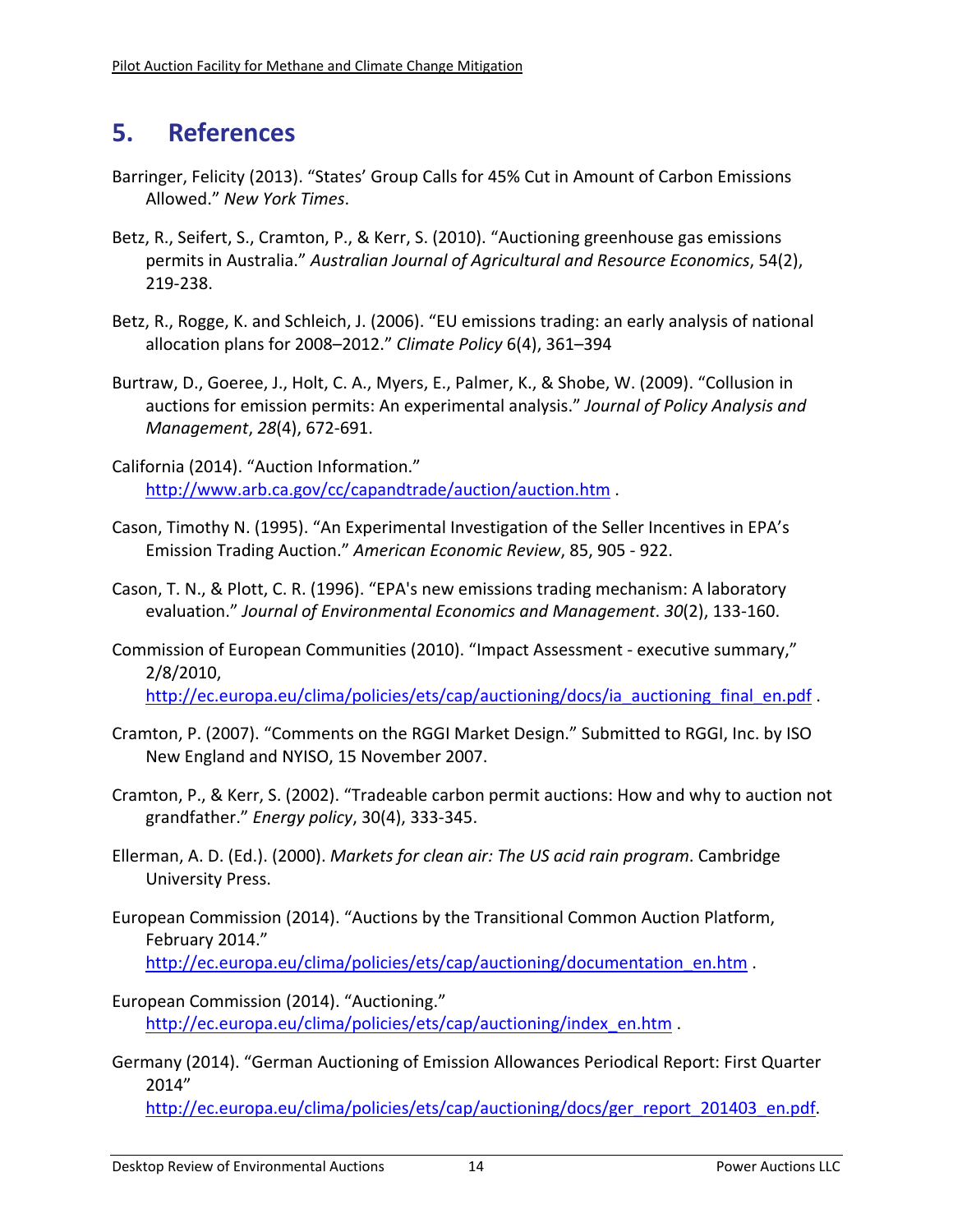- Ghosh, A., Muller, B., Pizer, W., Wagner, G (2012). "Mobilizing the Private Sector: Quantity‐ Performance Instruments for Public Climate Funds." *Oxford Energy and Environmental Brief*.
- Hart, David M (2010) "Making, breaking, and (partially) remaking markets: State regulation and photovoltaic electricity in New Jersey." *Energy Policy.*
- Holt, Charles, William Shobe, Dallas Burtraw, Karen Palmer, and Jacob Goeree. "Auction design for selling CO2 emission allowances under the regional greenhouse gas initiative." *RGGI Reports. Albany: New York State Energy Research and Development Authority* (2007).
- Intercontinental Exchange, Inc. (2014) "EUA UK Auctions" https://www.theice.com/marketdata/reports/ReportCenter.shtml#report/148.
- Jawaharlal Nehru National Solar Mission (2011). "Towards Building a Solar India" http://www.mnre.gov.in/file‐manager/UserFiles/mission\_document\_JNNSM.pdf
- Kerr, Suzi C. ed. (2000). *Global Emissions Trading: Key Issues for Industrialized Countries* (Edward Elgar: Glos. UK).
- Ministry of New and Renewable Energy, Government of India (2012). "Guidelines for Tariff Based Competitive Bidding Process for Grid Connected Power Projects Based on Renewable Energy Sources" http://mnre.gov.in/filemanager/UserFiles/guidelines sbd\_tariff\_gridconnected\_res/guidelines\_tariff\_grid\_re.pdf.
- Montero, J.P. and Ellermann, A.D. (1998). "Explaining low sulphur dioxide allowance prices: the effect of expectation errors and irreversibility," Working Paper No. 98011, Massachusetts Institute of Technology, Center for Energy and Environmental Policy Research.
- NJED Solar (2011). "Program Update" http://www.njedcsolar.com/assets/files/SREC‐ Based Financing Program Update 7-28-111.pdf.
- Porter, D., Rassenti, S., Shobe, W., Smith, V., & Winn, A. (2009). "The design, testing and implementation of Virginia's NOx allowance auction." *Journal of Economic Behavior & Organization*, *69*(2), 190‐200.
- Quebec (2013). "Auction of Québec Greenhouse Gas Emission Units on December 3, 2013."
- Quebec (2014). "Auction of Québec Greenhouse Gas Emission Units on March 4, 2014."
- RGGI Inc (2011). "Market Monitor Report for Auction 13."
- RGGI Inc (2014). "Market Monitor Report for Auction 23."
- RGGI Inc (2014). "Auction Notice for CO<sub>2</sub> Allowance Auction 24 on June 04, 2014."
- RGGI Inc (2014). "Auction Results."

RGGI Inc (2014). "The RGGI CO<sub>2</sub> Cap." http://www.rggi.org/design/overview/cap